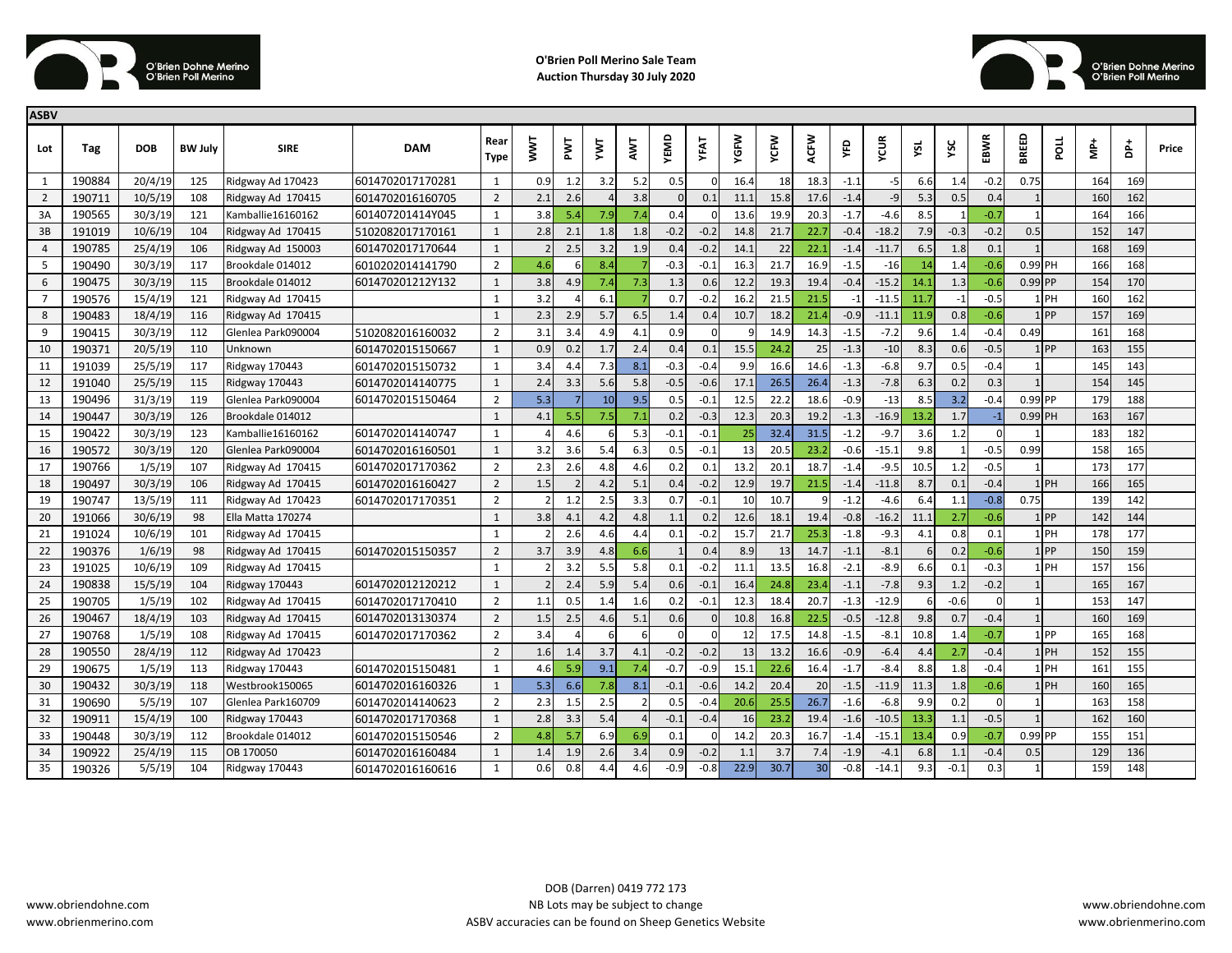



| <b>Actual Data</b> |        |            |                |                       |                  |                |             |                |      |      |      |      |             |             |     |              |             |              |       |      |                  |                |      |      |      |
|--------------------|--------|------------|----------------|-----------------------|------------------|----------------|-------------|----------------|------|------|------|------|-------------|-------------|-----|--------------|-------------|--------------|-------|------|------------------|----------------|------|------|------|
| Lot                | Tag    | <b>DOB</b> | <b>BW July</b> | <b>SIRE</b>           | <b>DAM</b>       | Rear<br>type   | <b>PWWT</b> | Pwfat          | PEMD | ξ    | ΥFD  | GFW% | <b>YGFW</b> | <b>AINA</b> | YSL | <b>YCURV</b> | <b>YFCF</b> | <b>ALDCA</b> | YFDSD | PWSC | <b>Hmic 10/6</b> | РSД            | ŠУ   | Hcur | Тă   |
|                    |        |            |                |                       |                  |                | Jan         | Jan            | Jan  | Mar  | Mar  | Mar  | Mar         | Mar         | Mar | Mar          | Mar         | Mar          | Mar   | Feb  | June             | June           | June | June | June |
| 1                  | 190884 | 20/4/19    | 125            | Ridgway Ad 170423     | 6014702017170281 | 1              | 83.5        | 3.1            | 35.8 | 78.2 | 18.3 | 135  | 6.6         | 49          | 84  | 93.9         | 99.8        | 13.8         | 2.5   | 35   | 19.3             | 2.6            | 13.6 | 84.9 | 99.5 |
| $\overline{2}$     | 190711 | 10/5/19    | 108            | Ridgway Ad 170415     | 6014702016160705 | $\overline{2}$ | 77          | 3.4            | 35.3 | 82.4 | 17.9 | 114  | 5.6         | 54          | 85  | 85.4         | 99.8        | 13           | 2.3   | 32   | 19.1             | 2.9            | 15.2 | 78.8 | 99.1 |
| 3A                 | 190565 | 30/3/19    | 121            | Kamballie 16160162    | 601407201414Y045 | $\mathbf{1}$   | 86.5        | 3.9            | 39.5 | 88.8 | 16.6 | 116  | 5.7         | 58          | 86  | 93.8         | 99.8        | 13.1         | 2.2   | 32   | 18.4             | 3.2            | 17.1 | 81.0 | 98.9 |
| 3B                 | 191019 | 10/6/19    | 104            | Ridgway Ad 170415     | 5102082017170161 | $\mathbf{1}$   | 70.5        | $\overline{4}$ | 35.3 | 80.8 | 18.1 | 124  | 6.1         | 57          | 97  | 68.7         | 100         | 13.7         | 2.5   | 28   | 20.7             | 2.7            | 12.9 | 58.8 | 99.8 |
| 4                  | 190785 | 25/4/19    | 106            | Ridgway Ad 150003     | 6014702017170644 | $\mathbf{1}$   | 77          | 3              | 37.9 | 81.2 | 17.3 | 118  | 5.8         | 57          | 90  | 78.6         | 99.6        | 12.9         | 2.2   | 35   | 18.3             | 2.5            | 13.5 | 75.5 | 99.6 |
| 5                  | 190490 | 30/3/19    | 117            | Brookdale 014012      | 6010202014141790 | $\overline{2}$ | 77.5        | 3.6            | 34   | 87   | 17.3 | 94   | 4.6         | 53          | 89  | 80.4         | 99.6        | 14           | 2.4   | 34   | 18.5             | 2.9            | 15.6 | 67.8 | 99.4 |
| 6                  | 190475 | 30/3/19    | 115            | Brookdale 014012      | 601470201212Y132 | $\mathbf{1}$   | 78          | 3.5            | 36.6 | 88.4 | 18.8 | 96   | 4.7         | 57          | 94  | 74.0         | 99.8        | 13.5         | 2.5   | 33   | 20.8             | 4.4            | 21.3 | 69.6 | 98.2 |
| $\overline{7}$     | 190576 | 15/4/19    | 121            | Ridgway Ad 170415     |                  | $\mathbf{1}$   | 79          | 2.9            | 37.8 | 86.6 | 18.2 | 129  | 6.3         | 51          | 96  | 81.3         | 99.6        | 15.6         | 2.8   | 27   | 18.8             | 2.7            | 14.1 | 77.9 | 99.9 |
| 8                  | 190483 | 18/4/19    | 118            | Ridgway Ad 170415     |                  | $\mathbf{1}$   | 71          | 2.9            | 36   | 81.2 | 17.9 | 102  | 5           | 56          | 94  | 82.1         | 99.4        | 16.4         | 2.9   | 33   | 18.7             | 3.2            | 16.9 | 75.7 | 99.5 |
| 9                  | 190415 | 30/3/19    | 112            | Glenlea Park090004    | 5102082016160032 | $\overline{2}$ | 75          | 3.6            | 37.4 | 82   | 16.9 | 96   | 4.7         | 55          | 86  | 84.7         | 99.8        | 15.2         | 2.6   | 33   | 19.5             | 3.2            | 16.2 | 88.1 | 99.3 |
| 10                 | 190371 | 20/5/19    | 110            |                       | 6014702015150667 | $\mathbf{1}$   | 70.5        | $\overline{3}$ | 34.9 | 74   | 16.7 | 133  | 6.5         | 55          | 82  | 88.6         | 100         | 13.4         | 2.2   | 31   | 20.7             | 2.8            | 13.4 | 77.9 | 99.3 |
| 11                 | 191039 | 25/5/19    | 117            | <b>Ridgway 170443</b> | 6014702015150732 | $\mathbf{1}$   | 71          | 3.4            | 34   | 77.8 | 17.4 | 90   | 4.4         | 54          | 94  | 82.7         | 99.6        | 16           | 2.8   | 29   | 18.8             | 3.3            | 17.4 | 88.5 | 99.4 |
| 12                 | 191040 | 25/5/19    | 115            | Ridgway 170443        | 6014702014140775 | $\mathbf{1}$   | 74.5        | 3              | 33.2 | 78   | 18.1 | 124  | 6.1         | 55          | 84  | 90.9         | 99.4        | 19.2         | 3.5   | 30   | 19.7             | 3.5            | 17.9 | 76.0 | 99.2 |
| 13                 | 190496 | 31/3/19    | 119            | Glenlea Park090004    | 6014702015150464 | $\overline{2}$ | 87          | 4.3            | 39   | 96   | 18.7 | 100  | 4.9         | 57          | 86  | 83.0         | 100         | 12.6         | 2.4   | 37   | 18.6             | 2.7            | 14.6 | 78.1 | 99.8 |
| 14                 | 190447 | 30/3/19    | 126            | Brookdale 014012      |                  | $\mathbf{1}$   | 81          | 3.8            | 35   | 90.2 | 18   | 118  | 5.8         | 54          | 96  | 68.8         | 99.6        | 12.7         | 2.3   | 34   | 18.7             | 2.6            | 13.9 | 65.2 | 99.4 |
| 15                 | 190422 | 30/3/19    | 123            | Kamballie16160162     | 6014702014140747 | $\mathbf{1}$   | 88.5        | 4.6            | 37.6 | 94.8 | 18.5 | 173  | 8.5         | 54          | 74  | 80.0         | 99.8        | 12.7         | 2.3   | 33   | 19.5             | 3.3            | 17   | 77.1 | 99   |
| 16                 | 190572 | 30/3/19    | 120            | Glenlea Park090004    | 6014702016160501 | $\mathbf{1}$   | 81.5        | 4.5            | 36.5 | 89   | 19.3 | 120  | 5.9         | 54          | 90  | 71.7         | 98.8        | 18.9         | 3.6   | 31   | 20.1             | 2.7            | 13.3 | 64.7 | 99.5 |
| 17                 | 190766 | 1/5/19     | 107            | Ridgway Ad 170415     | 6014702017170362 | $\overline{2}$ | 74          | 3.9            | 36.3 | 79.8 | 17.4 | 106  | 5.2         | 60          | 94  | 87.1         | 100         | 12.5         | 2.2   | 34   | 19.5             | 2.4            | 12.3 | 77.8 | 99.9 |
| 18                 | 190497 | 30/3/19    | 106            | Ridgway Ad 170415     | 6014702016160427 | $\overline{2}$ | 73.5        | 3              | 36.5 | 79.6 | 17.6 | 112  | 5.5         | 55          | 97  | 85.5         | 100         | 11           | 1.9   | 32   | 19               | 2.6            | 13.8 | 76.5 | 99.7 |
| 19                 | 190747 | 13/5/19    | 111            | Ridgway Ad 170423     | 6014702017170351 | $\overline{2}$ | 72          | 3.2            | 37.7 | 76.8 | 17.8 | 112  | 5.5         | 47          | 85  | 92.3         | 100         | 12.4         | 2.2   | 32   | 19.2             | 3              | 15.8 | 85.7 | 99.4 |
| 20                 | 191066 | 30/6/19    | 98             | Ella Matta 170274     |                  | $\mathbf{1}$   | 62.5        | 3.5            | 36   | 74.4 | 17.7 | 98   | 4.8         | 57          | 96  | 72.8         | 99.8        | 13.3         | 2.4   | 33   | 18.8             | 2.5            | 13.3 | 64.8 | 99.7 |
| 21                 | 191024 | 10/6/19    | 101            | Ridgway Ad 170415     |                  | 1              | 56.5        | 2.7            | 31.6 | 66.6 | 16.6 | 0    | 0           | 56          | 0   | 87.1         | 98.8        | 17.9         | 3     | 32   | 18               | 2.5            | 13.9 | 83.3 | 99.7 |
| 22                 | 190376 | 1/6/19     | 100            | Ridgway Ad 170415     | 6014702015150357 | $\overline{2}$ | 62.5        | 3.2            | 34.9 | 67.2 | 17.4 | 84   | 4.1         | 53          | 78  | 84.2         | 99.4        | 16.7         | 2.9   | 28   | 19.6             | 2.7            | 14   | 81.0 | 99.6 |
| 23                 | 191025 | 10/6/19    | 109            | Ridgway Ad 170415     |                  | $\mathbf{1}$   | 70.5        | 3              | 33.8 | 75.4 | 16.7 | 114  | 5.6         | 55          | 89  | 84.6         | 99.8        | 15.2         | 2.5   | 28   | 18.2             | 2.4            | 13.5 | 75.8 | 99.7 |
| 24                 | 190838 | 15/5/19    | 104            | <b>Ridgway 170443</b> | 6014702012120212 | $\mathbf{1}$   | 62.5        | $\overline{4}$ | 35.3 | 73   | 18.2 | 120  | 5.9         | 50          | 88  | 95.8         | 99.4        | 16.7         | 3     | 32   | 20.4             | 2.7            | 13.3 | 84.1 | 99.6 |
| 25                 | 190705 | 1/5/19     | 102            | Ridgway Ad 170415     | 6014702017170410 | $\overline{2}$ | 63.5        | 3.4            | 33.9 | 68.8 | 17.8 | 108  | 5.3         | 57          | 84  | 74.9         | 100         | 12.2         | 2.2   | 28   | 19.3             | 2.5            | 13.1 | 62.1 | 99.2 |
| 26                 | 190467 | 18/4/19    | 103            | Ridgway Ad 170415     | 6014702013130374 | $\overline{2}$ | 69.5        | 2.9            | 36.3 | 75.4 | 19.2 | 94   | 4.6         | 53          | 90  | 78.9         | 99.6        | 16           | 3.1   | 33   | 20.9             | $\overline{3}$ | 14.3 | 80.0 | 99.2 |
| 27                 | 190768 | 1/5/19     | 108            | Ridgway Ad 170415     | 6014702017170362 | $\overline{2}$ | 69.5        | 2.2            | 34.8 | 76.2 | 17.1 | 0    |             | 55          | 0   | 85.3         | 99.6        | 13.5         | 2.3   | 33   | 18.7             | 2.5            | 13.4 | 83.9 | 99.8 |
| 28                 | 190550 | 28/4/19    | 112            | Ridgway Ad 170423     |                  | $\overline{2}$ | 77          | 3.6            | 33   | 80.8 | 18.7 | 129  | 6.3         | 48          | 90  | 90.7         | 99.6        | 11.9         | 2.2   | 37   | 20.1             | 3.3            | 16.5 | 84.6 | 99   |
| 29                 | 190675 | 1/5/19     | 113            | Ridgway 170443        | 6014702015150481 | $\mathbf{1}$   | 82.5        | 3.8            | 37   | 89   | 17.5 | 112  | 5.5         | 52          | 97  | 84.3         | 99.6        | 15.1         | 2.7   | 33   | 18.7             | 2.9            | 15.7 | 80.6 | 99.5 |
| 30                 | 190432 | 30/3/19    | 118            | Westbrook150065       | 6014702016160326 | $\mathbf{1}$   | 83.5        | 2.7            | 37.5 | 94.2 | 17.5 | 118  | 5.8         | 56          | 85  | 78.0         | 99.6        | 18.9         | 3.3   | 36   | 17.4             | 2.8            | 16.3 | 78.7 | 99.7 |
| 31                 | 190690 | 5/5/19     | 107            | Glenlea Park160709    | 6014702014140623 | $\overline{2}$ | 74.5        | 3              | 37.5 | 81.2 | 17.2 | 133  | 6.5         | 56          | 97  | 84.4         | 99.6        | 13.2         | 2.3   | 31   | 19.3             | 3              | 15.8 | 82.5 | 99.1 |
| 32                 | 190911 | 15/4/19    | 100            | Ridgway 170443        | 6014702017170368 | $\mathbf{1}$   | 72.5        | 2.7            | 36.3 | 75.4 | 17.1 | 110  | 5.4         | 55          | 102 | 79.8         | 99.2        | 17.4         | 3     | 33   | 17.9             | 2.7            | 14.8 | 80.3 | 99.6 |
| 33                 | 190448 | 30/3/19    | 112            | Brookdale 014012      | 6014702015150546 | $\overline{2}$ | 89.5        | 3.7            | 37.3 | 88.8 | 17.6 | 104  | 5.1         | 57          | 96  | 81.9         | 99.6        | 14.4         | 2.5   | 31   | 17.9             | 2.1            | 11.6 | 70.6 | 99.9 |
| 34                 | 190922 | 25/4/19    | 115            | OB 170050             | 6014702016160484 | $\mathbf{1}$   | 79.5        | 2.9            | 40.4 | 84.2 | 16.3 | 80   | 3.9         | 50          | 85  | 92.5         | 99          | 21           | 3.4   | 34   | 17               | 2.6            | 15.5 | 89.4 | 99.5 |
| 35                 | 190326 | 5/5/19     | 104            | <b>Ridgway 170443</b> | 6014702016160616 | $\mathbf{1}$   | 68          | 2.8            | 32.8 | 74.2 | 18.6 | 139  | 6.8         | 52          | 88  | 80.7         | 99          | 17.6         | 3.3   | 29   | 22               | 3.5            | 15.7 | 70.1 | 98.5 |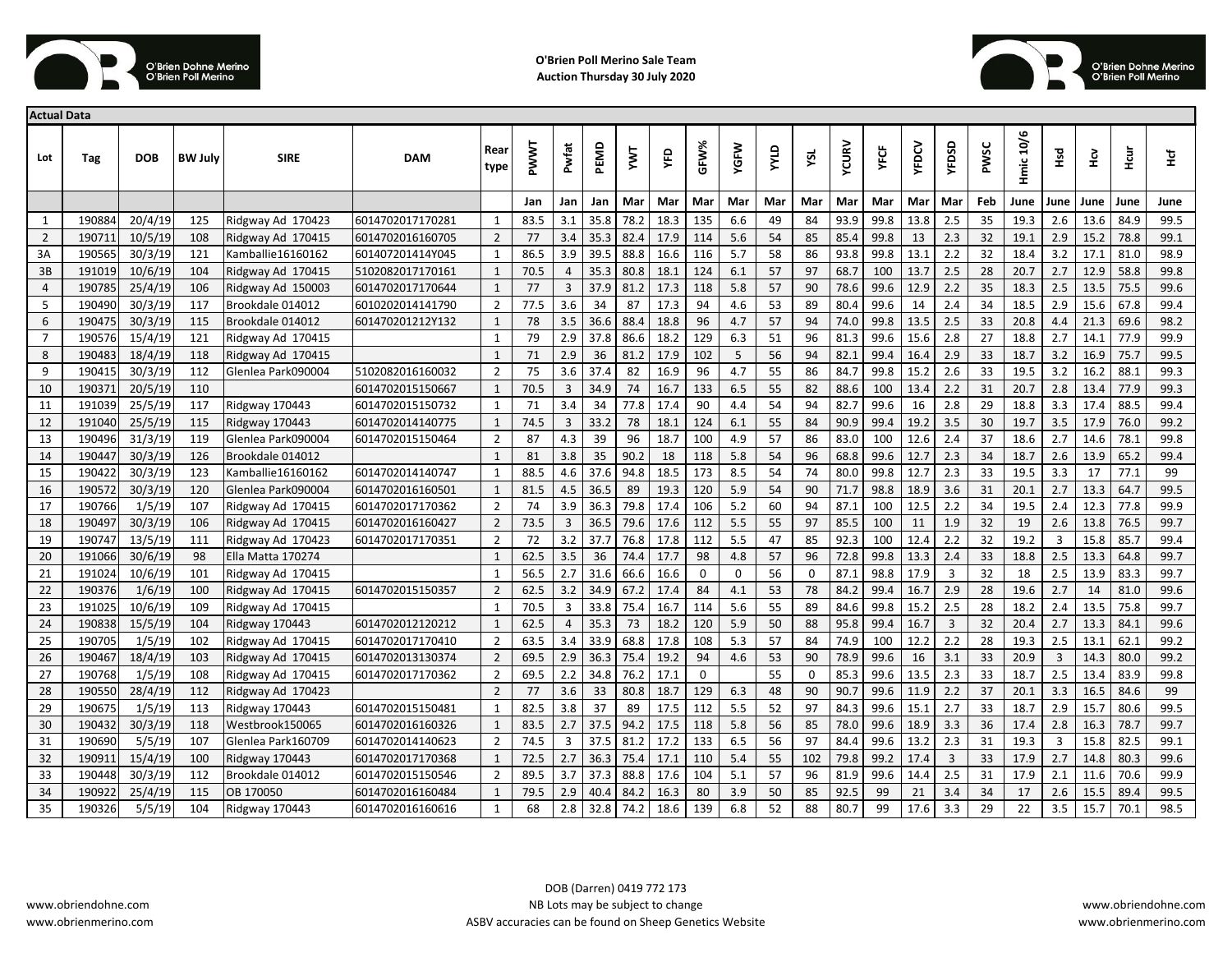



| <b>ASBV</b> |        |            |                |                    |                  |                |             |     |        |      |            |        |        |             |      |        |         |                |          |          |                |          |     |                    |       |
|-------------|--------|------------|----------------|--------------------|------------------|----------------|-------------|-----|--------|------|------------|--------|--------|-------------|------|--------|---------|----------------|----------|----------|----------------|----------|-----|--------------------|-------|
| Lot         | Tag    | <b>DOB</b> | <b>BW July</b> | <b>SIRE</b>        | <b>DAM</b>       | Rear<br>Type   | <b>NVNL</b> | PWT | ΣY     | AWT  | YEMD       | YFAT   | YGFW   | <b>YCFW</b> | ACFW | χED    | YCUR    | ysL            | YSC      | EBWR     | BREED          | mod      | ÷   | $\frac{1}{\Delta}$ | Price |
| 36          | 190547 | 15/4/19    | 110            | Ridgway Ad 170415  |                  | 1              | 2.2         | 2.3 | 4.2    | 4.4  | 1.1        | 0.4    | 11.6   | 18.6        | 18.5 | $-0.2$ | $-9.2$  | 7.2            | 1.3      | $-0.5$   |                | $1$ PH   | 154 | 162                |       |
| 37          | 190554 | 15/4/19    | 106            | Ridgway 170443     | 601407201414Y581 | $\mathbf{1}$   | 2.4         | 2.9 |        | 4.7  |            | $-0.3$ | 13.3   | 22          | 19.3 | $-0.5$ | $-10.2$ | 9.2            | 0.8      |          |                |          | 150 | 147                |       |
| 38          | 190577 | 30/3/19    | 102            |                    |                  | 1              |             | 1.5 | 3.8    | 4.7  | 0.2        | $-0.2$ | 11.8   | 18.3        | 23.6 | $-1.5$ | $-12.9$ | 8.8            | 1.6      | $-0.4$   | 1 <sup>1</sup> |          | 153 | 153                |       |
| 39          | 190982 | 5/6/19     | 96             | Hamilton run160090 | 6014702016160422 | $\mathbf{1}$   | 3.4         | 3.4 | 3.9    |      | 0.7        | 0.2    | 10.3   | 12.9        | 10.6 | $-1.2$ | $-7.8$  | 7.6            | 1.7      | $-0.4$   | $0.5$ PP       |          | 139 | 139                |       |
| 40          | 191023 | 10/6/19    | 114            | Ridgway Ad 170415  |                  | $\mathbf{1}$   | 2.5         | 3.3 | 6      | 6.5  |            | $-0.1$ | 9.4    | 17.1        | 19.8 | $-1.2$ | $-12$   | 8.8            | 0.2      | $-0.2$   |                | $1$ PH   | 156 | 156                |       |
| 41          | 190521 | 18/4/19    | 117            | Ridgway Ad 170415  | 6014702013130374 | $\overline{2}$ | 2.8         | 4.6 | 7.7    | 8.5  | 0.5        | 0.2    | 9.9    | 12.4        | 18.2 | $-1.4$ | $-5.1$  | 8.6            | 0.4      | $-0.5$   | 1              |          | 163 | 172                |       |
| 42          | 190810 | 15/4/19    | 113            | Ella Matta 170274  |                  | $\mathbf{1}$   | 3.9         | 5.6 | 7.6    | 7.9  | $\sqrt{ }$ | $-0.2$ | 5.1    | 8.4         | 14.6 | $-1.3$ | $-9.2$  | 6.9            | 2.3      | $-0.9$   |                | 1 PP     | 137 | 138                |       |
| 43          | 190462 | 30/3/19    | 109            | Brookdale 014012   |                  | $\mathbf{1}$   | 3.5         | 4.6 | 6.2    | 6.7  | 0.1        | $-0.2$ | 7.6    | 15.5        | 14.7 |        | $-14.7$ | 10             | 1.3      | $-0.3$   | 0.99 PH        |          | 147 | 149                |       |
| 44          | 190613 | 20/4/19    | 127            | Ridgway 170443     | 6014702015150554 | $\mathbf{1}$   | 4.6         | 6.2 | 8.7    | 9.7  | $-0.2$     | $-0.3$ | 13.6   | 17.3        | 16.5 | $-0.8$ | $-4.2$  | 8.2            | 1.2      | $-0.1$   |                |          | 144 | 142                |       |
| 45          | 190559 | 30/3/19    | 116            | Westbrook150065    | 6014702016160497 | $\mathbf{1}$   |             | 2.7 | 5.6    | 7.5  | 0.4        | 0.4    | $-2.6$ | 2.4         | 6.1  | $-1.1$ | $-9.5$  | 9.3            | 1.3      | $-0.6$   |                | $1$ $PH$ | 142 | 152                |       |
| 46          | 190608 | 5/5/19     | 99             | Ella Matta 170274  | 6014702012120414 | $\overline{2}$ | 1.5         | 1.3 | 3.3    | 3.8  | 1.3        |        | 9.6    | 14.7        | 20   | $-1$   | $-8.4$  | 5.6            | 0.8      | $-0.4$   | 1              |          | 140 | 142                |       |
| 47          | 190992 | 1/6/19     | 99             |                    | 6014702015150507 | $\mathbf{1}$   |             | 2.5 | 4.1    | 5.1  | 1.2        | 0.3    | 11.9   | 19          | 22.7 | $-1$   | $-7.9$  | 6.8            | 0.9      | $\Omega$ |                | 1 PP     | 138 | 139                |       |
| 48          | 190077 | 10/5/19    | 105            | Hynam 160588       | 5102082016160227 | $\overline{2}$ | 0.9         | 1.1 | 2.7    | 3.8  |            | $-0.6$ | 15.7   | 19.2        | 19.3 | $-1.7$ | $-7.9$  | q              | 0.2      | 0.3      | 0.5            |          | 150 | 143                |       |
| 49          | 190952 | 10/5/19    | 107            | Ridgway 170443     | 6014702017170378 | $\mathbf{1}$   | 1.8         | 2.5 | 5.6    | 5.4  | 0.2        | $-0.2$ | 14     | 22.2        | 21.1 | $-1.9$ | $-5.8$  | 3.4            | 0.2      | $-0.8$   |                |          | 166 | 164                |       |
| 50          | 190826 | 10/5/19    | 103            | Glenlea Park160709 | 5102082014140227 | $\overline{2}$ | 2.3         | 2.2 | 1.4    | 0.7  | $-0.5$     | $-0.4$ | 18.2   | 20.1        | 23   | $-1.5$ | $-9.7$  | 7.9            | 1.3      | $-0.1$   | 0.5            |          | 153 | 143                |       |
| 51          | 190509 | 30/3/19    | 113            | Kamballie16160162  | 6014702016160370 | $\mathbf{1}$   | 3.7         | 4.7 | 6.7    | 6.2  | 0.2        | 0.1    | 17.7   | 25.4        | 25.8 | $-0.6$ | $-12.9$ | 8.2            |          | $-0.4$   | $\mathbf{1}$   |          | 165 | 172                |       |
| 52          | 190459 | 30/3/19    | 125            | Westbrook150065    | 6014702015150550 | $\mathbf{1}$   | 4.7         | 5.9 | 6.8    | 9.3  | $-0.4$     | $-0.3$ | 1.4    | 3.3         | 4.4  | $-1.1$ | $-9.7$  | 15.2           | 0.9      | $-1$     | $\mathbf{1}$   |          | 123 | 123                |       |
| 53          | 190899 | 25/4/19    | 108            | OB 170050          | 6014702015150560 | $\mathbf{1}$   |             |     | 3.2    | 4.1  | 0.9        | 0.1    | 3.5    | 8.1         | 14.4 | $-0.3$ | $-5.2$  | 5.1            | 1.3      | $-0.7$   | 0.5            |          | 128 | 137                |       |
| 54          | 190744 | 25/4/19    | 104            | OB 170050          | 6014702014140063 | $\overline{2}$ | 2.2         |     | 2.5    | 3.6  | 0.7        | 0.2    | $-2.9$ | $-0.1$      | 2.4  |        | $-7.6$  | 6.5            |          |          | 0.25           |          | 120 | 126                |       |
| 55          | 190967 | 10/6/19    | 120            | OB 170301          | 5102082017170885 | $\mathbf{1}$   | 3.6         | 6.6 | 9.4    | 10.2 |            | 0.4    | 5.8    | 9.3         | 12.3 | $-0.7$ | 0.7     | $\overline{7}$ | 1.7      | $-0.1$   | 0.25           |          | 139 | 152                |       |
| 56          | 190991 | 1/6/19     | 105            | Ridgway Ad 170415  | 6014702017170729 | 1              |             | 4.1 | 4.9    | 3.6  | $-0.4$     | $-0.2$ | 7.5    | 12.9        | 8.9  | $-1.3$ | $-11.7$ | 5.2            | 0.9      | $-0.3$   |                | 1 PH     | 149 | 143                |       |
| 57          | 190773 | 10/5/19    | 96             | Glenlea Park160709 | 6014702015150314 | $\overline{2}$ | 2.8         | 1.6 |        | 1.5  | $-0.6$     | $-0.4$ | 18.2   | 21.8        | 23.5 | $-1.8$ | $-9.6$  | 11.9           | $\Omega$ | $-0.4$   |                |          | 152 | 142                |       |
| 58          | 190845 | 5/5/19     | 100            | Hynam 160588       | 601470201717Y173 | 1              | 0.7         |     | $-0.3$ | 0.4  | $-0.2$     | $-0.6$ | 10.6   | 16.4        | 18.1 | $-1.7$ | $-7.2$  | 5.9            | 0.2      | 0.3      | $\mathbf{1}$   |          | 142 | 128                |       |
| 59          | 190789 | 25/4/19    | 121            | Ridgway Ad 150003  | 6014702017171052 | $\mathbf{1}$   | 3.3         | 5.1 | 7.5    | 8.1  |            | $-0.1$ | 16.2   | 19          | 17.9 | $-0.8$ | $-6.7$  | 8.5            | 1.7      | $-0.2$   |                | $1$ PP   | 157 | 160                |       |
| 60          | 190569 | 30/3/19    | 121            | Ridgway Ad 150103  | 601470201616Y207 | $\mathbf{1}$   | 4.1         | 5.1 |        | 7.3  |            | 0.4    | 6.9    | 10.1        | 10.6 | $-1$   | $-4.8$  | 10.1           | 2.4      | $-0.5$   | $\mathbf{1}$   |          | 147 | 160                |       |
| 61          | 190450 | 30/3/19    | 132            | Brookdale 014012   | 510208201414Y251 | $\mathbf{1}$   |             |     | 10.9   | 10.5 | 1.7        | 0.2    | 16.4   | 22.1        | 20.4 | 0.3    | $-10.7$ | 10.4           | 0.8      | $-0.7$   | $0.49$ PP      |          | 145 | 162                |       |
| 62          | 190589 | 30/3/19    | 123            | Brookdale 014012   | 510208201616Y384 | $\mathbf{1}$   | 1.8         | 3.2 | 6.5    | 5.4  | 1.1        | 0.1    | 19.1   | 25.6        | 25.4 | $-1.4$ | $-7$    | 7.7            |          | $-0.6$   | 0.49           |          | 174 | 183                |       |
| 63          | 190619 | 20/4/19    | 121            | Ridgway 170443     | 6014702016160500 | $\overline{2}$ | 5.6         | 8.1 | 11.2   | 11.8 | $-0.2$     | $-0.5$ | 16     | 20.5        | 17.4 | $-1.1$ | $-6.8$  | 11.8           | 2.8      | $-0.4$   |                | 1 PH     | 171 | 177                |       |
| 64          | 190677 | 1/5/19     | 103            | Ridgway Ad 170415  | 6014702017170410 | $\overline{2}$ | 2.4         | 2.7 | 3.9    |      | 0.5        | 0.1    | 9.6    | 13.6        | 14.7 | $-1.4$ | -7.6    | 6.4            | 0.8      | $-0.4$   |                |          | 151 | 152                |       |
| 65          | 190367 | 1/6/19     | 115            | OB 170301          | 6014702015150495 | $\mathbf{1}$   | 3.5         | 5.4 | 7.7    | 9.1  | 0.3        | $-0.1$ | 7.8    | 12.9        | 16.1 | $-0.1$ | $-1.8$  | 5.8            | 3.2      |          | $0.75$ PH      |          | 141 | 147                |       |
| 66          | 190829 | 20/4/19    | 93             | Ridgway Ad 170415  | 6014702016160419 | $\overline{2}$ | 2.5         | 1.8 | 2.8    | 2.8  | 0.5        |        | 9.2    | 12.9        | 14.5 | $-0.9$ | $-7.2$  | 7.2            | $-0.3$   | $-0.7$   | $\mathbf{1}$   |          | 138 | 137                |       |
| 67          | 190315 | 20/4/19    | 123            | OB 170301          |                  | $\mathbf{1}$   | 3.5         |     | 6.4    | 7.9  | 0.4        | 0.1    | 5.9    | 10.5        | 17.9 | $-1.8$ | $-5.8$  | 5.1            | 3.9      | $-0.2$   | $0.75$ PH      |          | 152 | 162                |       |
| 68          | 190407 | 30/3/19    | 100            | Westbrook150065    | 6014702015150399 | $\mathbf{1}$   | 4.3         | 4.8 | 4.9    | 4.9  | $\Omega$   | $-0.2$ | 6.6    | 11.1        | 10.5 | $-1$   | $-9.2$  | 6.2            | 1.5      | $-0.1$   |                | 1 PH     | 140 | 145                |       |
| 69          | 190779 | 10/5/19    | 102            | Ridgway Ad 170423  | 6014702016160329 | $\mathbf{1}$   |             | 1.4 | 0.8    | 0.9  | 0.2        |        | 6.5    | 11.5        | 9.2  | $-0.2$ | $-14.3$ | 7.8            | 0.5      | $-0.5$   |                |          | 116 | 113                |       |
| 70          | 191030 | 28/6/19    | 99             |                    | 5102082017170043 | $\mathbf{1}$   | 2.5         | 2.5 | 2.8    | 3.4  | 1.1        | 0.1    | 5.9    | 11          | 14.5 | $-0.8$ | $-5.6$  | 2.7            | 1.3      |          | 0.5            |          | 134 | 142                |       |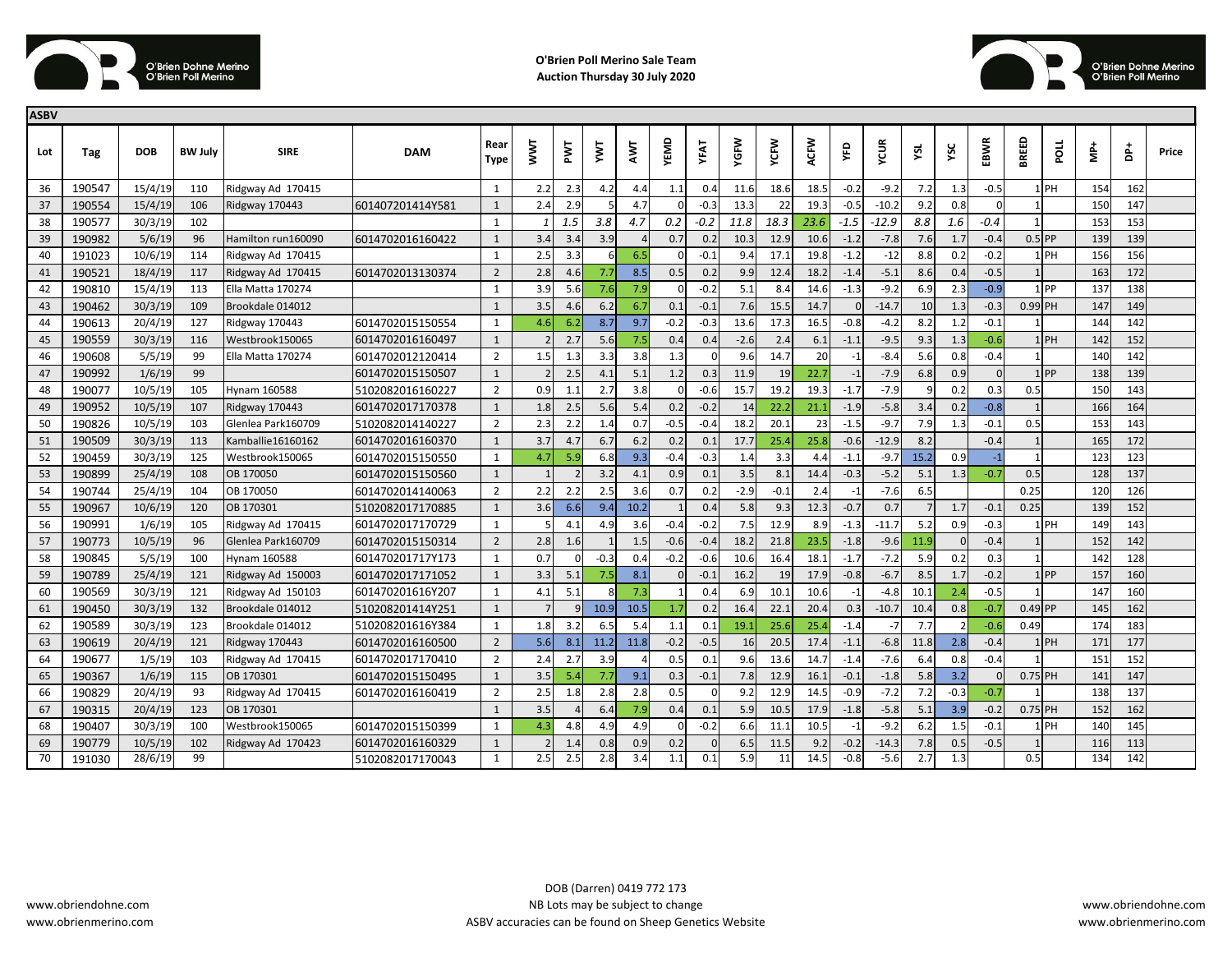



| <b>Actual Data</b> |        |            |                |                       |                  |                |      |       |      |      |      |              |                |     |          |       |             |             |                |             |           |                |      |      |      |
|--------------------|--------|------------|----------------|-----------------------|------------------|----------------|------|-------|------|------|------|--------------|----------------|-----|----------|-------|-------------|-------------|----------------|-------------|-----------|----------------|------|------|------|
| Lot                | Tag    | <b>DOB</b> | <b>BW July</b> | <b>SIRE</b>           | <b>DAM</b>       | Rear<br>type   | PWWT | Pwfat | PEMD | Σ    | ΛŁD  | GFW%         | YGFW           | qти | ysL      | YCURV | <b>YFCF</b> | <b>ABCA</b> | YFDSD          | PWSC        | Hmic 10/6 | Нsd            | ŠЯ   | Hcur | 보    |
|                    |        |            |                |                       |                  |                | Jan  | Jan   | Jan  | Mar  | Mar  | Mar          | Mar            | Mar | Mar      | Mar   | Mar         | Mar         | Mar            | Feb         | June      | June           | June | June | June |
| 36                 | 190547 | 15/4/19    | 110            | Ridgway Ad 170415     |                  | 1              | 77   | 3.6   | 37.5 | 81   | 19.1 | 110          | 5.4            | 55  | 79       | 84.0  | 99.4        | 16.9        | 3.2            | 35          | 20.6      | 2.8            | 13.8 | 81.7 | 99.6 |
| 37                 | 190554 | 15/4/19    | 106            | Ridgway 170443        | 601407201414Y581 | $\mathbf{1}$   | 76.5 | 3.3   | 36.5 | 79.6 | 18.9 | 116          | 5.7            | 57  | 94       | 79.1  | 100         | 12.9        | 2.4            | 32          | 20.9      | 3.2            | 15.3 | 76.4 | 99.3 |
| 38                 | 190577 | 30/3/19    | 102            |                       |                  | $\mathbf{1}$   | 82   | 2.5   | 35.6 | 90.6 | 16.8 | 116          | 5.7            | 54  | 96       | 73.1  | 99.6        | 16.4        | 2.7            | 35          | 18.7      | 2.7            | 14.7 | 73.0 | 99.5 |
| 39                 | 190982 | 5/6/19     | 96             | Hamilton run160090    | 6014702016160422 | $\mathbf{1}$   | 63.5 | 3     | 32.4 | 70.4 | 17.2 | 94           | 4.6            | 55  | 88       | 87.6  | 99.8        | 17.1        | 2.9            | 31          | 17.6      | 2.8            | 15.8 | 84.5 | 99.3 |
| 40                 | 191023 | 10/6/19    | 114            | Ridgway Ad 170415     |                  | $\mathbf{1}$   | 57   | 2.9   | 31.2 | 66.8 | 17.4 | 96           | 4.7            | 58  | 84       | 76.3  | 99.8        | 14.7        | 2.6            | 27          | 20.5      | 3              | 14.7 | 71.9 | 99.2 |
| 41                 | 190521 | 18/4/19    | 117            | Ridgway Ad 170415     | 6014702013130374 | $\overline{2}$ | 79   | 3.5   | 35.4 | 87   | 17.7 | 100          | 4.9            | 45  | 82       | 99.3  | 99.6        | 14.3        | 2.5            | 32          | 17.8      | 3.4            | 18.8 | 90.2 | 99   |
| 42                 | 190810 | 15/4/19    | 113            | Ella Matta 170274     |                  | $\mathbf{1}$   | 83.5 | 4.3   | 37.8 | 90.4 | 17.4 | 82           | $\overline{4}$ | 49  | 85       | 85.1  | 99.6        | 13.9        | 2.4            | 35          | 18.4      | 2.5            | 13.4 | 75.3 | 99.9 |
| 43                 | 190462 | 30/3/19    | 109            | Brookdale 014012      |                  | $\mathbf{1}$   | 76   | 2.7   | 32.8 | 81   | 18.4 | 92           | 4.5            | 55  | 82       | 73.2  | 99.6        | 14.5        | 2.7            | 33          | 20.4      | 2.9            | 14.5 | 72.5 | 99.4 |
| 44                 | 190613 | 20/4/19    | 127            | <b>Ridgway 170443</b> | 6014702015150554 | $\mathbf{1}$   | 93.5 | 3     | 36.6 | 93.6 | 18.5 | 122          | 6              | 47  | 76       | 91.6  | 99.4        | 13.9        | 2.6            | 33          | 20.2      | 3.2            | 15.7 | 88.3 | 99.5 |
| 45                 | 190559 | 30/3/19    | 116            | Westbrook150065       | 6014702016160497 | $\mathbf{1}$   | 83   | 5     | 37.7 | 90.4 | 18.3 | 86           | 4.2            | 52  | 94       | 80.3  | 100         | 11.3        | 2.1            | 34          | 19.1      | 2.4            | 12.8 | 76.6 | 99.7 |
| 46                 | 190608 | 5/5/19     | 99             | Ella Matta 170274     | 6014702012120414 | $\overline{2}$ | 63   | 3.2   | 36   | 73   | 17.8 | 88           | 4.3            | 56  | 86       | 87.8  | 99.8        | 12.2        | 2.2            | 31          | 20.5      | 2.8            | 13.8 | 82.4 | 99.2 |
| 47                 | 190992 | 1/6/19     | 99             |                       | 6014702015150507 | $\mathbf{1}$   | 65.5 | 3.8   | 36.3 | 74   | 18.4 | 100          | 4.9            | 55  | 84       | 87.8  | 99.4        | 15.3        | 2.8            | 30          | 18.6      | 2.9            | 15.7 | 82.8 | 99.6 |
| 48                 | 190077 | 10/5/19    | 105            | Hynam 160588          | 5102082016160227 | $\overline{2}$ | 65.5 | 2.8   | 35.4 | 76.6 | 17.1 | 98           | 4.8            | 53  | 94       | 81.8  | 98.8        | 26.2        | 4.5            | 30          | 18.6      | 3.1            | 16.6 | 87.4 | 99.4 |
| 49                 | 190952 | 10/5/19    | 107            | <b>Ridgway 170443</b> | 6014702017170378 | $\mathbf{1}$   | 71.5 | 3.2   | 36.3 | 76   | 16.9 | 106          | 5.2            | 55  | 74       | 88.9  | 99.8        | 15.7        | 2.6            | 29          | 19        | 2.9            | 15   | 80.9 | 99.7 |
| 50                 | 190826 | 10/5/19    | 103            | Glenlea Park160709    | 5102082014140227 | $\overline{2}$ | 76   | 4.1   | 34.6 | 78.2 | 17.4 | 110          | 5.4            | 52  | 85       | 81.0  | 99.4        | 14.6        | 2.5            | 35          | 18.1      | 2.8            | 15.4 | 81.8 | 99.5 |
| 51                 | 190509 | 30/3/19    | 113            | Kamballie16160162     | 6014702016160370 | $\mathbf{1}$   | 80.5 | 3     | 36.8 | 86.6 | 19   | $\mathbf{0}$ |                | 53  | $\Omega$ | 72.9  | 99.4        | 17.7        | 3.4            | $\Omega$    | 20.6      | 3.5            | 16.8 | 73.2 | 99.5 |
| 52                 | 190459 | 30/3/19    | 125            | Westbrook150065       | 6014702015150550 | 1              | 87.5 | 2.8   | 35.1 | 93.4 | 17.7 | 82           | 4              | 48  | 108      | 76.5  | 99.6        | 15.4        | 2.7            | 33          | 19.3      | 2.5            | 12.8 | 80.7 | 100  |
| 53                 | 190899 | 25/4/19    | 108            | OB 170050             | 6014702015150560 | $\mathbf{1}$   | 72.5 | 2.9   | 37.7 | 78   | 19.6 | 96           | 4.7            | 52  | 78       | 81.8  | 99.6        | 13.6        | 2.7            | 34          | 19.9      | 3              | 15   | 82.7 | 99.7 |
| 54                 | 190744 | 25/4/19    | 104            | OB 170050             | 6014702014140063 | $\overline{2}$ | 71   | 3.5   | 35.3 | 76.2 | 18.2 | 73           | 3.6            | 48  | 86       | 83.0  | 99.6        | 13.9        | 2.5            | $\mathbf 0$ | 19.4      | 2.6            | 13.4 | 70.8 | 99.8 |
| 55                 | 190967 | 10/6/19    | 120            | OB 170301             | 5102082017170885 | $\mathbf{1}$   | 80.5 | 3.5   | 39   | 95.4 | 17.4 | 102          | 5              | 58  | 86       | 85.8  | 99.8        | 14.6        | 2.5            | 31          | 20.2      | 2.8            | 13.8 | 94.6 | 99.6 |
| 56                 | 190991 | 1/6/19     | 105            | Ridgway Ad 170415     | 6014702017170729 | $\mathbf{1}$   | 64.5 | 2.7   | 32.8 | 71.4 | 17.1 | 94           | 4.6            | 55  | 86       | 78.5  | 100         | 12.9        | 2.2            | 0           | 18.9      | 2.5            | 13.3 | 68.5 | 99.7 |
| 57                 | 190773 | 10/5/19    | 96             | Glenlea Park160709    | 6014702015150314 | $\overline{2}$ | 64.5 | 2.7   | 30   | 71.2 | 16.8 | 112          | 5.5            | 56  | 98       | 83.5  | 99.8        | 15.6        | 2.6            | 29          | 16.4      | 2.7            | 16.2 | 77.4 | 99.8 |
| 58                 | 190845 | 5/5/19     | 100            | Hynam 160588          | 601470201717Y173 | $\mathbf{1}$   | 65   | 3.5   | 33.8 | 69   | 17.1 | 106          | 5.2            | 56  | 90       | 93.5  | 99.8        | 13.2        | 2.3            | 31          | 17.8      | 2.7            | 15.1 | 81.0 | 99.5 |
| 59                 | 190789 | 25/4/19    | 121            | Ridgway Ad 150003     | 6014702017171052 | $\mathbf{1}$   | 85   | 3.2   | 37.1 | 88.2 | 17.8 | 106          | 5.2            | 53  | 86       | 87.4  | 100         | 13.6        | 2.4            | 33          | 20.4      | 3.3            | 16.4 | 79.5 | 99.1 |
| 60                 | 190569 | 30/3/19    | 121            | Ridgway Ad 150103     | 601470201616Y207 | $\mathbf{1}$   | 84.5 | 4.8   | 39.7 | 93   | 17.9 | 96           | 4.7            | 52  | 91       | 92.7  | 100         | 12.3        | 2.2            | 37          | 19.1      | 2.5            | 13   | 88.5 | 99.5 |
| 61                 | 190450 | 30/3/19    | 132            | Brookdale 014012      | 510208201414Y251 | $\mathbf{1}$   | 98   | 5.1   | 42.4 | 104  | 20.3 | 124          | 6.1            | 53  | 88       | 84.5  | 99.6        | 15.8        | 3.2            | 29          | 21.7      | 3              | 13.9 | 73.5 | 99.6 |
| 62                 | 190589 | 30/3/19    | 123            | Brookdale 014012      | 510208201616Y384 | $\mathbf{1}$   | 83.5 | 3.7   | 40   | 91   | 17.6 | 147          | 7.2            | 55  | 84       | 97.7  | 99.6        | 16.7        | $\overline{3}$ | 37          | 19.5      | 3.7            | 18.9 | 80.3 | 98.3 |
| 63                 | 190619 | 20/4/19    | 121            | <b>Ridgway 170443</b> | 6014702016160500 | $\overline{2}$ | 87.5 | 4.2   | 38.7 | 92.4 | 18.8 | 96           | 4.7            | 47  | 97       | 87.7  | 99.4        | 14.3        | 2.7            | 37          | 20.8      | 2.9            | 14   | 85.7 | 99.4 |
| 64                 | 190677 | 1/5/19     | 103            | Ridgway Ad 170415     | 6014702017170410 | $\overline{2}$ | 75   | 4.6   | 37.9 | 78.4 | 17.3 | 0            |                | 54  | 0        | 86.3  | 100         | 13          | 2.2            | 34          | 18.7      | 3              | 16.3 | 78.6 | 99.3 |
| 65                 | 190367 | 1/6/19     | 115            | OB 170301             | 6014702015150495 | $\mathbf{1}$   | 72   | 2.4   | 37.5 | 79.6 | 17.9 | 96           | 4.7            | 49  | 74       | 95.3  | 99.6        | 14.1        | 2.5            | 36          | 21.3      | 3.6            | 16.9 | 95.4 | 99.5 |
| 66                 | 190829 | 20/4/19    | 93             | Ridgway Ad 170415     | 6014702016160419 | $\overline{2}$ | 63.5 | 2.7   | 35.8 | 72.4 | 18.3 | 96           | 4.7            | 52  | 85       | 95.5  | 99.2        | 17.4        | 3.2            | 30          | 19.2      | 2.6            | 13.4 | 77.5 | 99.9 |
| 67                 | 190315 | 20/4/19    | 123            | OB 170301             |                  | $\mathbf{1}$   | 81   | 3.1   | 34.6 | 90   | 16.7 | 106          | 5.2            | 58  | 86       | 91.3  | 99.6        | 17.8        | 3              | 38          | 17.7      | $\overline{3}$ | 17.2 | 81.3 | 99.4 |
| 68                 | 190407 | 30/3/19    | 100            | Westbrook150065       | 6014702015150399 | $\mathbf{1}$   | 76.5 | 3.5   | 32.7 | 83   | 18.5 | 108          | 5.3            | 57  | 96       | 88.3  | 99.6        | 15.3        | 2.8            | 33          | 20        | 2.7            | 13.7 | 68.7 | 99.6 |
| 69                 | 190779 | 10/5/19    | 102            | Ridgway Ad 170423     | 6014702016160329 | $\mathbf{1}$   | 73   | 3.7   | 35.4 | 75.2 | 19.6 | 90           | 4.4            | 56  | 82       | 69.3  | 99.8        | 14.7        | 2.9            | 30          | 18.5      | 3              | 16   | 71.0 | 99.4 |
| 70                 | 191030 | 28/6/19    | 99             |                       | 5102082017170043 | $\mathbf{1}$   | 60.5 | 3.2   | 37   | 71.6 | 18   | 92           | 4.5            | 55  | 77       | 87.7  | 99.4        | 19.7        | 3.5            | 31          | 19.4      | 2.9            | 14.9 | 85.9 | 99.6 |